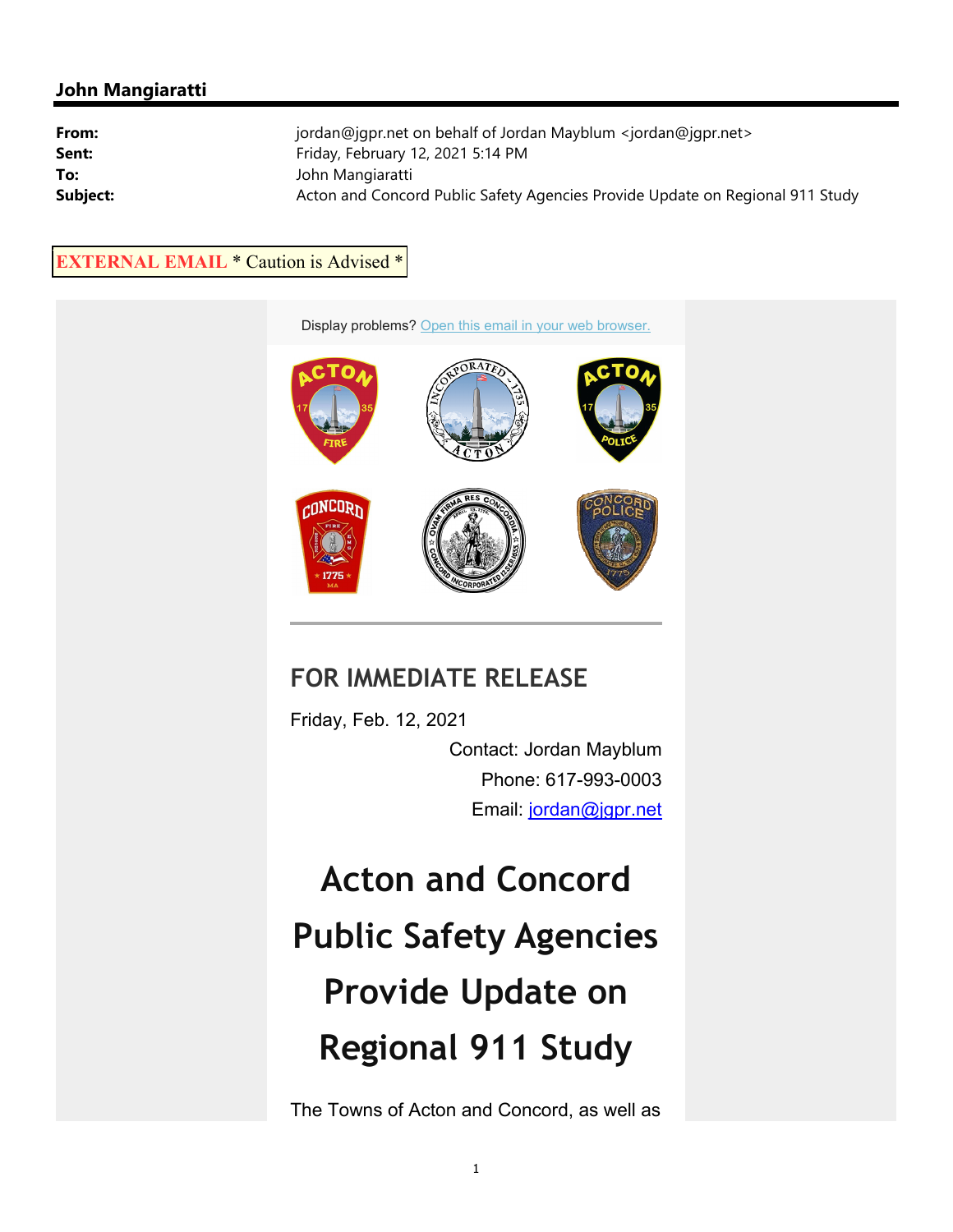both towns' police and fire departments, wish to provide the community with an update on their joint effort to study the feasibility of regionalizing both towns' emergency dispatch operations.

On Monday, Feb. 22, the Town Managers and Police and Fire Chiefs from both communities will jointly present to both towns' Select Boards about the findings of a study carried out by the third party Edward J. Collins Jr. Center for Public Management at UMass Boston.

Ahead of the presentations, town and public safety leaders have had discussions with Teamsters Local Union No. 25 who represent the Public Safety Dispatchers in each community, in order to ensure their inclusion and input in the process going forward. While concerns related to impacts to employees, operations, and public safety services have been raised, the Union shares the common goal of preserving the excellence of public safety communications services in Acton and Concord.

The study ultimately found that the development of a shared Regional Emergency Communications Center (RECC) would be feasible, based on a number of similarities between the two communities' public safety operations -- including call volume -- and the anticipated improvement of services across both communities.

A potential RECC would be eligible for